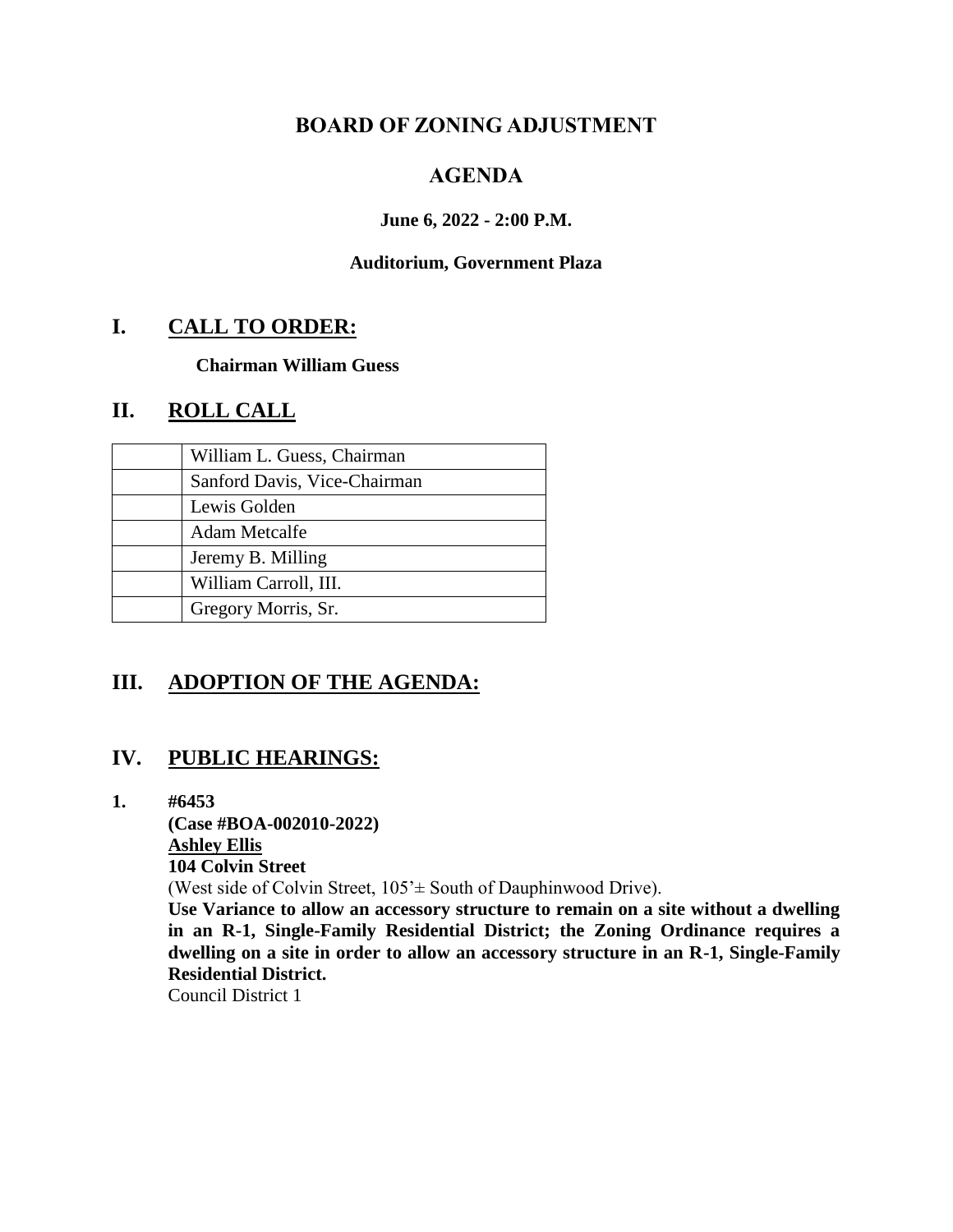**2. #6456**

**(Case #BOA-002024-2022) Darron Wiley 4005 Moffett Road**

(South side of Moffett Road,  $118' \pm$  West of Oak Lane Drive).

**Surfacing and Access and Maneuvering Area Variances to allow aggregate surfacing with insufficient access and maneuvering area in a B-3, Community Business District; the Zoning Ordinance requires all parking and maneuvering areas to be paved with asphalt, concrete, or an approved alternative paving surface, as well as compliant access and maneuvering areas in a B-3, Community Business District.**  Council District 7

**3. #6457/6125/5054**

**(Case #BOA-002030-2022)**

**Cummings Architecture (Sydney Boteler, Agent)**

#### **2100 Airport Boulevard**

(Northwest corner of Airport Boulevard and Glenwood Street and West side of Glenwood Street,  $197 \pm$  North of Airport Boulevard).

**Off-Site Parking, Landscaping and Maneuvering Variances to amend previously approved variances to allow parking on a separate property and within the public right-of-way, reduced landscaping on both the main business and off-site parking area, and vehicular maneuvering area within the public right-of-way for a multitenant commercial site in a B-3, Community Business District; the Zoning Ordinance requires all parking to be on-site, the site to comply with the minimum landscaping ratios, and all vehicular maneuvering areas to be located out of the right-of-way for a multi-tenant commercial site in a B-3, Community Business District.** Council District 1

**4. #6458**

**(Case #BOA-002031-2022) James F. Watkins 103 Lanier Avenue**

(Northwest corner of Lanier Avenue and Old Shell Road).

**Side Street, Side Yard Setback Variance to allow a six (6)-foot high wall within a required side street, side yard setback in an R-1, Single-Family Residential District; the Zoning Ordinance requires compliance with the side street, side yard setbacks in an R-1, Single-Family Residential District.**

Council District 1